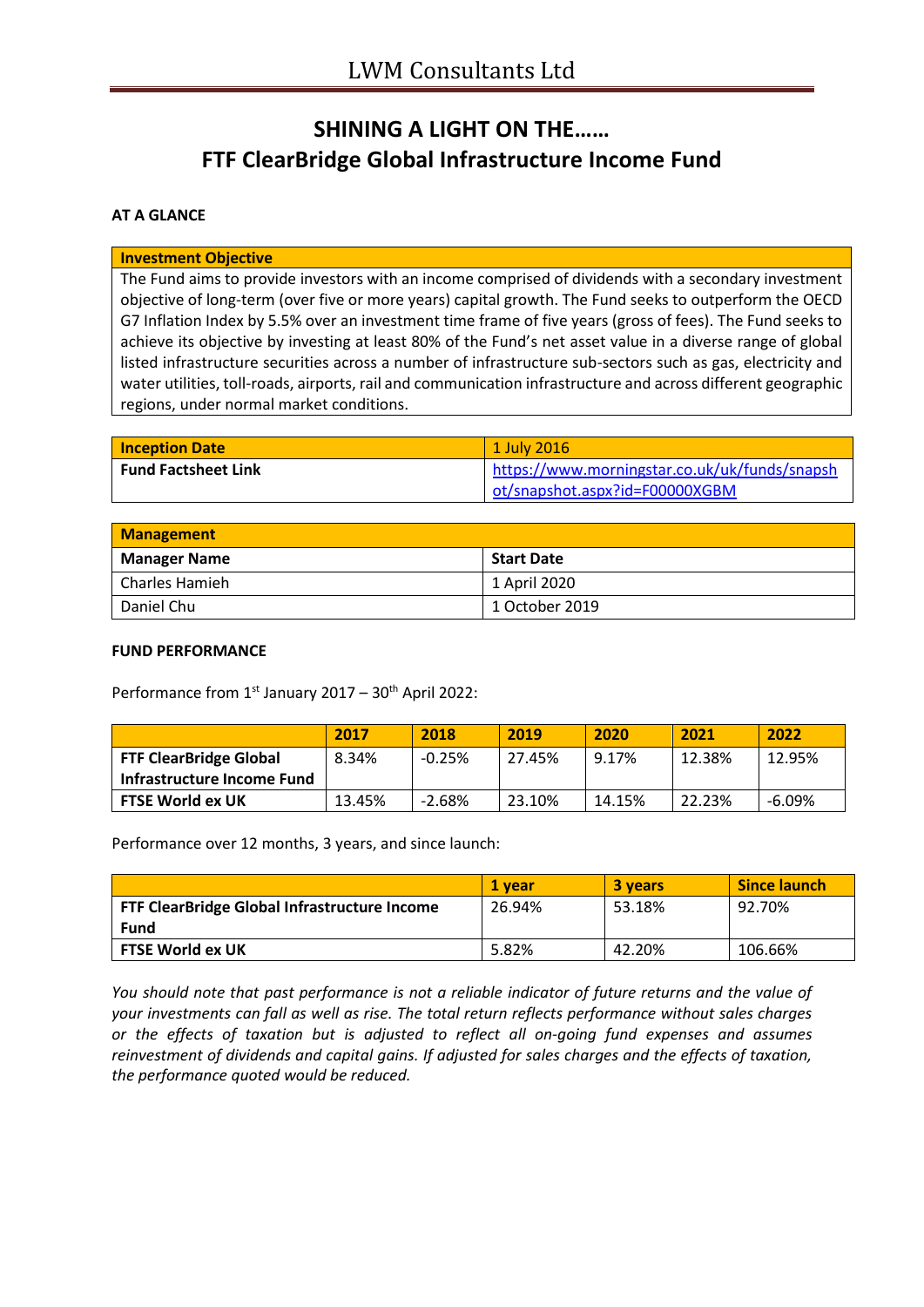# LWM Consultants Ltd

| <b>Tracking</b><br><b>Error</b> | <b>Active</b><br><b>Share</b> | <b>Upside</b><br><b>Capture</b><br><b>Ratio</b> | <b>Downside</b><br><b>Capture</b><br><b>Ratio</b> | <b>Batting</b><br><b>Average</b> | <b>Beta</b> | <b>Alpha</b> | <b>Equity Style</b> |
|---------------------------------|-------------------------------|-------------------------------------------------|---------------------------------------------------|----------------------------------|-------------|--------------|---------------------|
| 7.50                            | 71.18                         | 103.40                                          | 62.84                                             | 55.56                            | 0.76        | 7.82         | Blend/Large         |

| <b>Volatility Measurements</b> |        |  |
|--------------------------------|--------|--|
| 3-Yr Std Dev (volatility)      | 13.66% |  |
| 3-Yr Mean Return (average)     | 15.27% |  |

| <b>Investment Style Details</b> |        |  |
|---------------------------------|--------|--|
| Giant                           | 6.19%  |  |
| Large                           | 49.45% |  |
| Medium                          | 31.81% |  |
| Small                           | 10.29% |  |
| Micro                           | 0.00%  |  |

| Top 5 Holdings - 36 Equity Holdings  |                  |       |
|--------------------------------------|------------------|-------|
| National Grid PLC                    | <b>Utilities</b> | 4.86% |
| SSE PLC                              | <b>Utilities</b> | 4.57% |
| Public Services Enterprise Group Inc | Utilities        | 4.37% |
| Iberdrola SA                         | <b>Utilities</b> | 4.28% |
| Snam SpA                             | Utilities        | 3.99% |

| Top 5 Sectors      |        |  |
|--------------------|--------|--|
| <b>Utilities</b>   | 60.08% |  |
| Industrials        | 21.05% |  |
| Energy             | 14.21% |  |
| <b>Real Estate</b> | 3.81%  |  |
| Technology         | 0.26%  |  |

| <b>Top 5 Regions</b> |        |  |
|----------------------|--------|--|
| <b>United States</b> | 30.75% |  |
| Canada               | 14.49% |  |
| Spain                | 12.45% |  |
| United Kingdom       | 11.51% |  |
| Australia            | 10.49% |  |

### **UPDATE….**

We have reviewed this fund several times and it remains on our watchlist.

As a reminder, the three main pillars of this strategy are:

- 1. To provide a rising yield for investors, (the historic yield is 5.27% p.a.)
- 2. To provide compelling upside / downside capture. So when markets fall this aims to fall less, and yet capture some of the upside
- 3. To invest in listed regulated infrastructure such as gas/electric transmission and distribution, water and wastewater, and user payer assets such as airports, toll roads, railways, and ports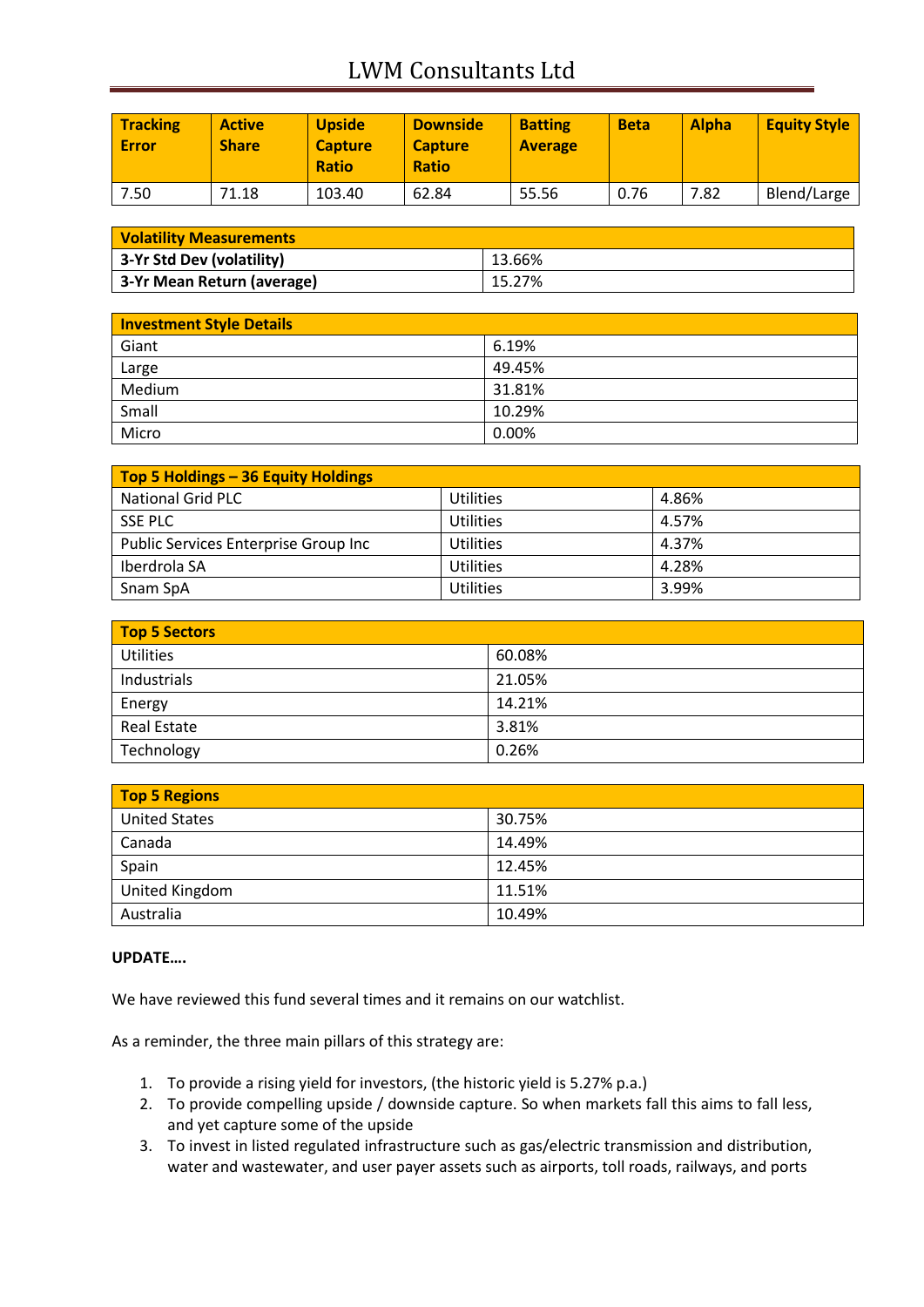## LWM Consultants Ltd

The two areas the strategy focuses on are regulated assets (water, electricity, gas, and renewables) and user pays assets (roads, rail, communication, ports and airports). Regulated assets are seen as defensive, and user pays growth assets.

They remain positive for the infrastructure sector where they feel the investment coming into the sector offers a multi decade investment opportunity.

The key themes and opportunities include:

Decarbonisation – clean energy, decarbonisation, and beginning and facilitating a transition

Global utilities – world leaders in clean energy and compelling valuations

Recovery – across roads, rail and airports

5G evolution – significant spending to improve and "densify" cellular networks

The drive to net zero is a tailwind for infrastructure investors and this can be seen globally:

China have set a new goal to achieve net zero carbon emissions by 2060

Fit for 55 package in the EU sets targets to reduce greenhouse gas emissions by 55% by 2030, and a e1.8 trillion package to help build a greener, more digital and more resilient Europe

In Australia nearly A\$225 billion has been allocated for general government sector infrastructure spending over the next four years

Other commitments have been promised in the UK and US.

To achieve the targets, as an example, power sector spending needs to increase from \$0.8 trillion to \$2.5 trillion p.a. Investment must come across wind, solar, buildings and transport to achieve these targets.

The team believe the fund is perfectly placed to benefit from these tailwinds under their framework "Build":

B – breadth and depth of expertise in infrastructure

U – uses integrated sustainable framework

- I income focused with inflation immunity
- L listed infrastructure as compelling asset class
- D Demonstrated strategy track record since 2020

The strategy is more towards the defensive end, which delivers before attractive upside opportunities and downside protection. They believe they can offer low double digit returns for investors.

The volatility within the markets has meant there has been more turnover in the strategy than normal. This has seen the team adding to stocks like Iberdrola and reducing exposure to US and increase to Europe.